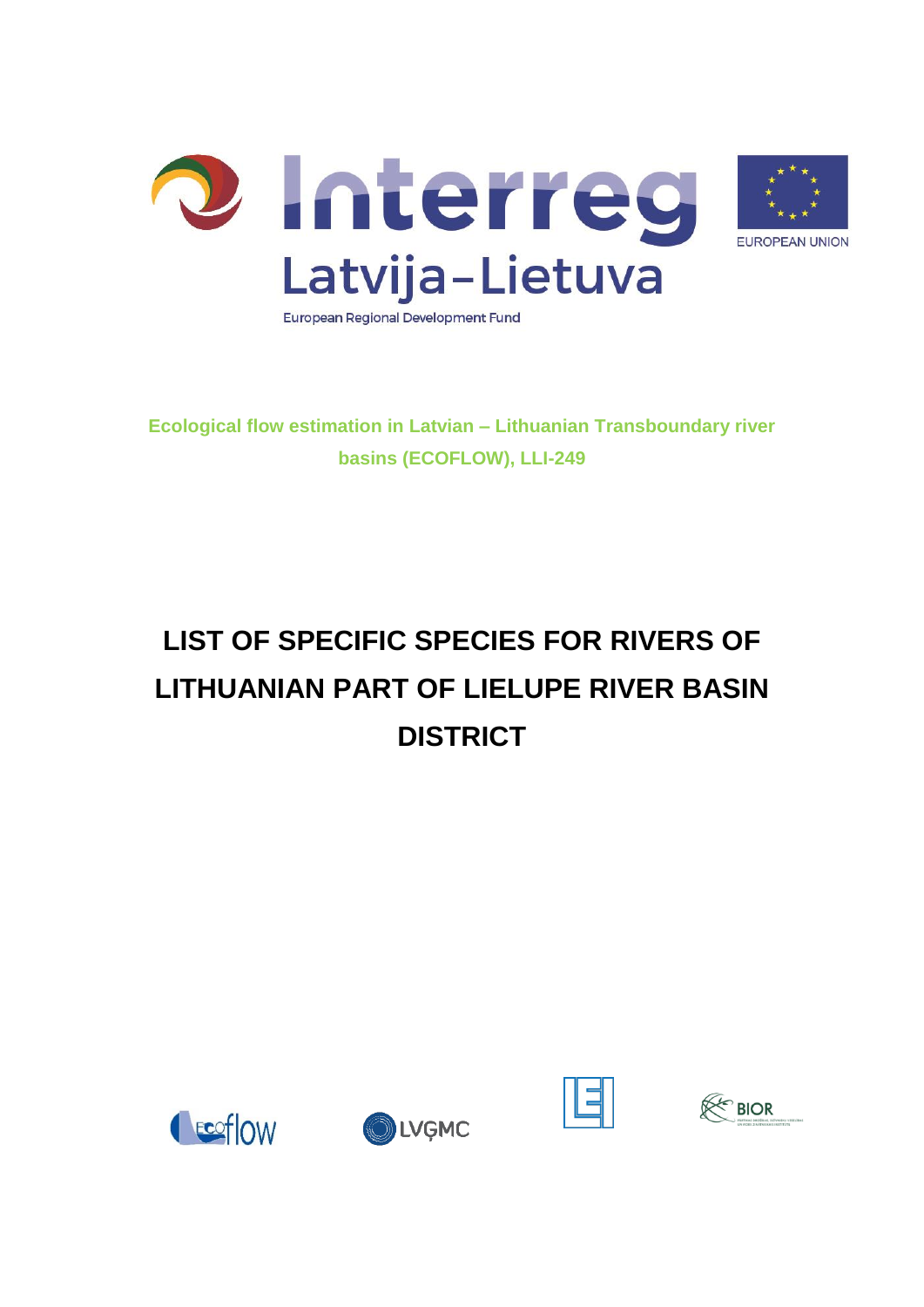## **List of type specific fish species that should be present in the rivers of Lithuanian part of the Lielupė river basin at reference conditions**

Rivers of Lithuania are divided into five major river types based on similarities of assemblages of aquatic organisms (TAR, 2016). The main abiotic variables, driving aquatic communities in the rivers are catchment size and gradient slope (Table 1).

Table 1. Physiographic variables representing the river types (CS – catchment size, km²; SLO – gradient slope, m/km)

| <b>Variables</b> | <b>River types</b> |       |          |       |      |  |  |  |
|------------------|--------------------|-------|----------|-------|------|--|--|--|
|                  |                    | 2     | 3        |       | 5    |  |  |  |
| <b>CS</b>        | < 100              |       | 100-1000 | >1000 |      |  |  |  |
| SLO              | $\blacksquare$     | < 0.7 | ≥0.7     | < 0.3 | ≥0.3 |  |  |  |

At reference status, stenothermal rheophilic fish species (usually, brown trout, sculpin, minnow, etc.) predominate in the small streams (Type 1). Shallow and fast-flowing sections of larger rivers (Types 3 and 5) are also inhabited by typical rheophilic fish species, while the presence of eurytopic fish species (bleak, roach, pike, etc.) are characteristic of deep and/or slow running sections of larger rivers (Types 2 and 4).

At nowadays the reference status river sites are absent in the Lielupė river basin. Therefore, the list of fish species that should be theoretically present at reference status was developed based on data, collected in the reference sites of the neighboring Nemunas river basin. There are no differences in climatic or hydrological characteristics which could lead to very specific natural characteristics of the rivers in the Nemunas and Lielupė river basins. Consequently, the structure of fish communities between the rivers of the same type and the same ecological status do not differ, too (Lielupės UBRVP, 2015). However, few fish species which are quite common in the Nemunas river basin are absent from the Lielupė basin: the barbel (*Barbus barbus*), grayling, brown trout and salmon (Salmo salar). Nemunas river basin is the northern boundary of the barbel distribution area. Salmonids and grayling are absent from the Lithuanian part of Lielupė river basin due to the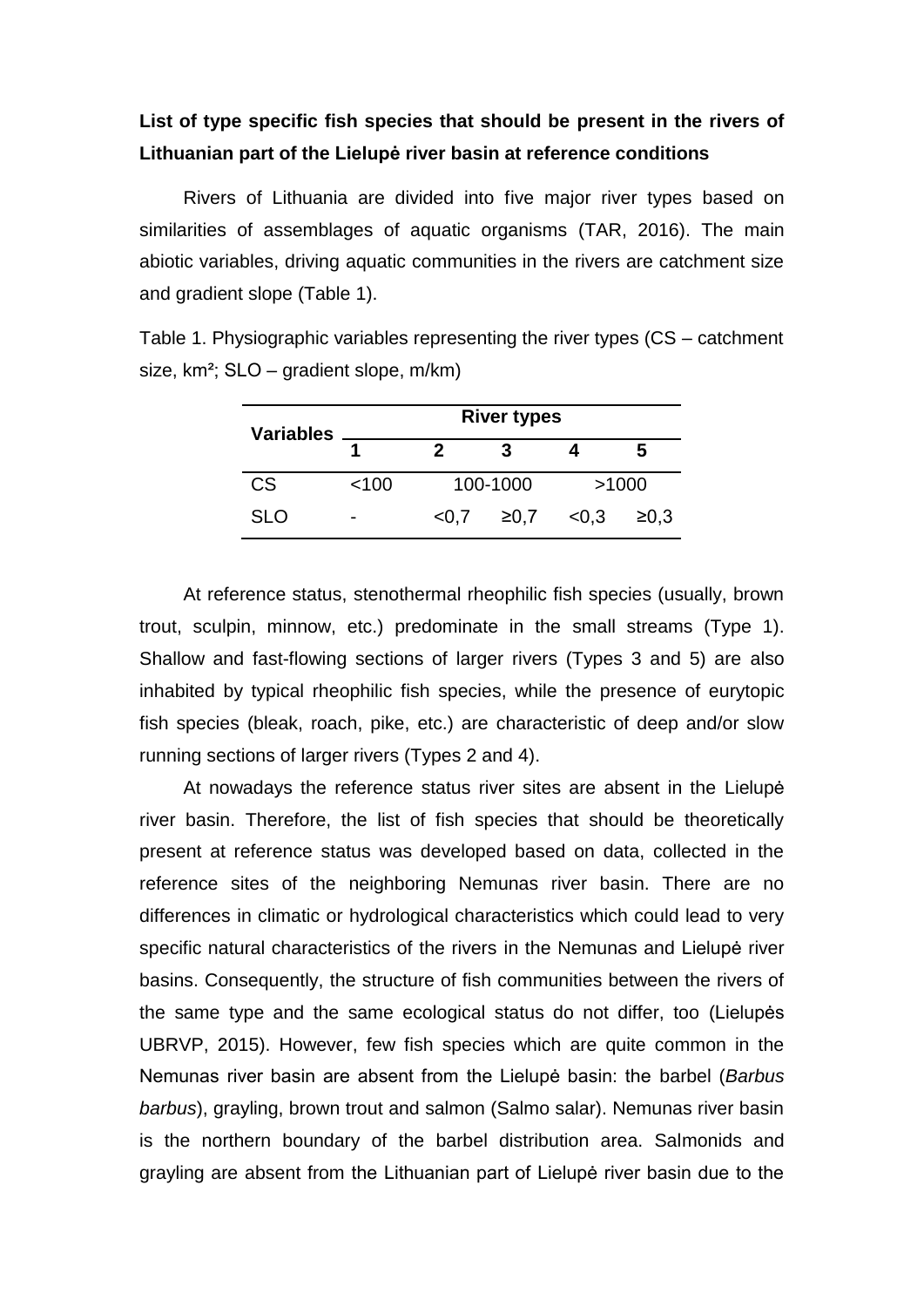low availability of areas suitable for spawning of these fish species. Therefore, they were excluded prior to developing the list.

The list of fish species that should be present in the Lielupė RBD rivers of different types at reference conditions is presented in the Table 2. Atypical and non-native fish species, which can occasionally occur (e.g. lake dwellers, common carp, etc.) are excluded.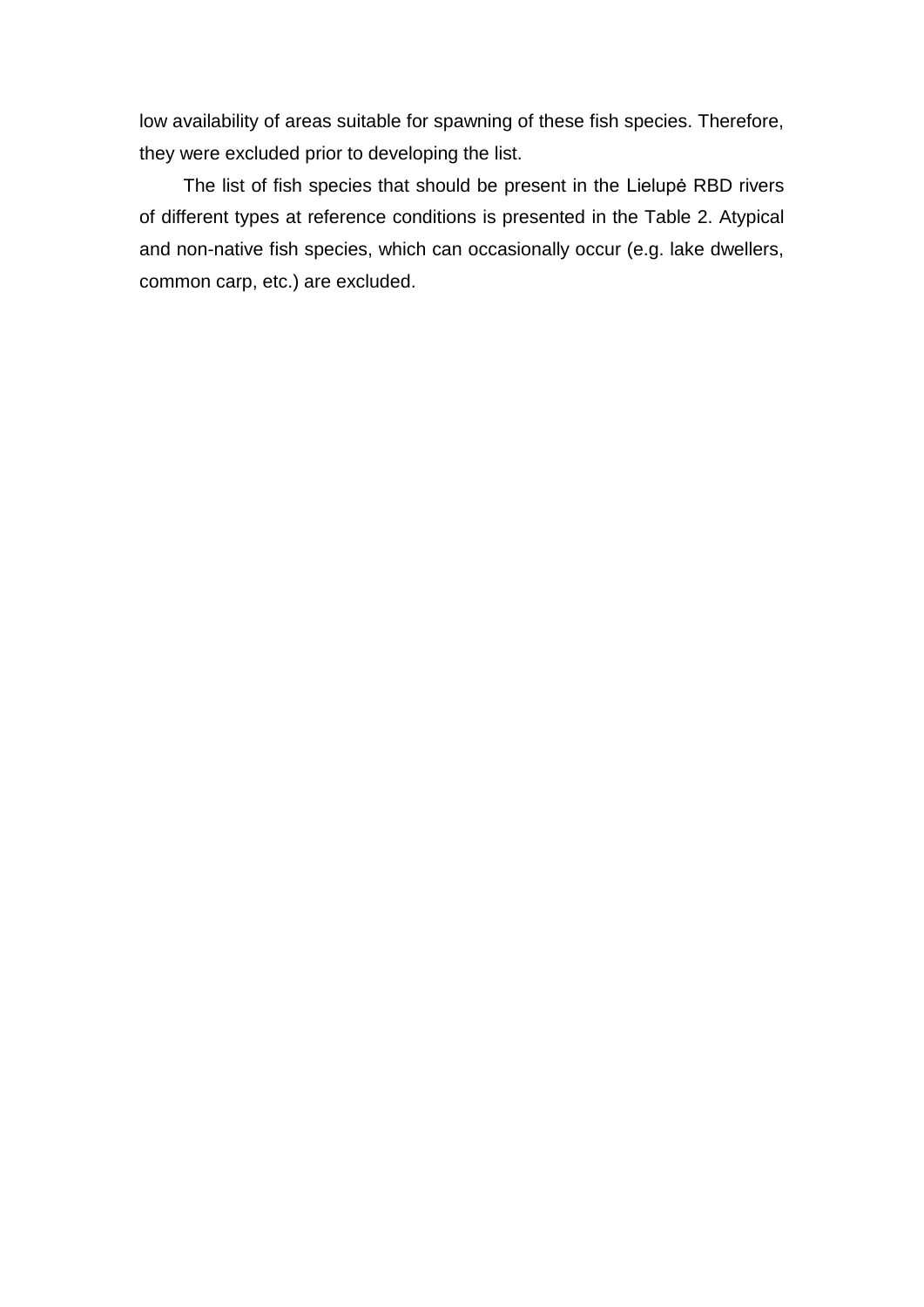Table 2. List of type specific fish species at reference conditions per catch per unit of effort with electric fishing gear (F – frequency of occurrence;  $N -$  actual abundance ind. ha<sup>-1</sup>).

| <b>Species</b>                        | Type 1 |                | Type 2 |                 | Type 3 |                | Type 4 |                 | Type 5 |                  |
|---------------------------------------|--------|----------------|--------|-----------------|--------|----------------|--------|-----------------|--------|------------------|
|                                       |        | N (mean        |        | N (mean         |        | N (mean        |        | N (mean         |        | N (mean          |
|                                       | F(% )  | ±SD)           | F(% )  | $\pm SD$        | F (%)  | $\pm SD$ )     | F(% )  | $\pm SD$        | F(% )  | ±SD)             |
| Bream Abramis bram                    |        |                |        |                 |        |                | 8      | $3.7 + 9.1$     | 8      | $3.8 + 8.6$      |
| Riffle minnow Alburnoides bipunctatus | 15     | 13.0±41.1      | 78     | 348.9±490.5     | 50     | 228.1±424.1    | 100    | 799.0±569.5     | 100    | 357.7±193.1      |
| <b>Bleak Alburnus alburnus</b>        | 5      | $3.0 + 13.4$   | 28     | 24.4±66.0       | 19     | $12.2 + 48.0$  | 77     | 547.6±515.0     | 33     | 138.7±267.2      |
| Asp Aspius aspius                     |        |                |        |                 |        |                | 4      | $1.0 + 2.0$     | 8      | $1.0 + 2.0$      |
| Stone loach Barbatulus barbatulus     | 80     | 98.0±125.6     | 56     | 41.1±52.0       | 88     | 403.4±748.9    | 46     | 73.9±103.8      | 100    | 157.6±88.8       |
| Spined loach Cobitis taenia           | 5      | $0.5 + 2.2$    | 33     | $12.2 \pm 25.1$ | 16     | $5.9 \pm 21.8$ | 38     | 47.4±77.5       | 8      | $0.7 + 1.7$      |
| Sculpin Cottus gobio                  | 85     | 157.0±170.5    | 61     | 38.9±56.2       | 97     | 224.4±209.9    | 38     | $16.3 \pm 19.3$ | 92     | 111.7±143.6      |
| Pike Esox lucius                      | 45     | 12.5±24.0      | 50     | $11.1 \pm 16.8$ | 16     | $2.2 + 5.5$    | 69     | 24.7±40.6       | 58     | 32.5±29.8        |
| Three-spined stickleback Gasterosteus | 15     | $3.5 + 9.9$    | 11     | $1.7 + 5.1$     | 25     | $6.9 \pm 14.2$ | 23     | 24.7±44.8       | 25     | $51.4 \pm 74.4$  |
| aculeatus                             |        |                |        |                 |        |                |        |                 |        |                  |
| Gudgeon Gobio gobio                   | 15     | 107.5±356.7    | 61     | 55.6±67.1       | 63     | 103.1±186.1    | 46     | 135.8±175.8     | 100    | 235.2±136.8      |
| Lamprey Lampetra sp                   | 15     | $5.5 \pm 16.7$ |        |                 | 28     | $6.9 + 15.1$   | 4      | $1.0 + 2.6$     | 33     | $7.0 + 8.3$      |
| Ide Leuciscus idus                    |        |                | 6      | $0.6 + 2.4$     |        |                | 8      | $3.7 + 9.1$     | 17     | 22.1±42.7        |
| Dace Leuciscus leuciscus              | 30     | 21.0±49.6      | 39     | 19.4±38.9       | 75     | 70.3±99.1      | 46     | 31.8±36.6       | 92     | 111.2±173.0      |
| Burbot Lota lota                      | 15     | $1.5 + 3.7$    | 28     | $4.4 + 9.8$     | 22     | $3.1 \pm 6.4$  | 23     | $16.1 \pm 31.9$ | 42     | $16.5 \pm 16.8$  |
| Perch Perca fluviatilis               | 15     | $6.5 \pm 16.9$ | 61     | 35.0±37.9       | 34     | $8.8 + 19.3$   | 69     | 61.9±107.5      | 33     | $13.3 \pm 18.8$  |
| Minnow Phoxinus phoxinus              | 85     | 630.5±800.1    | 67     | 232.8±313.2     | 97     | 625.6±741.3    | 38     | 305.0±453.9     | 92     | 214.8±134.0      |
| <b>Bitterling Rhodeus sericeus</b>    | 10     | $3.5 \pm 10.9$ | 17     | $1.7 + 3.8$     | 9      | 14.4±57.0      | 69     | 226.4±224.9     | 17     | $52.1 \pm 116.6$ |
| Roach Rutilus rutilus                 | 15     | 29.5±51.5      | 78     | 230.6±216.5     | 22     | 17.5±56.4      | 92     | 643.4±570.8     | 100    | 282.5±277.7      |
| Chub Squalius cephalus                | 5      | $6.5 \pm 29.1$ | 44     | 50.0±79.7       | 28     | 53.8±121.1     | 69     | 93.4±112.9      | 67     | 144.2±198.8      |
| Vimba Vimba vimba                     |        |                |        |                 | 13     | $1.3 \pm 3.4$  |        |                 | 8      | $2.6 + 4.2$      |